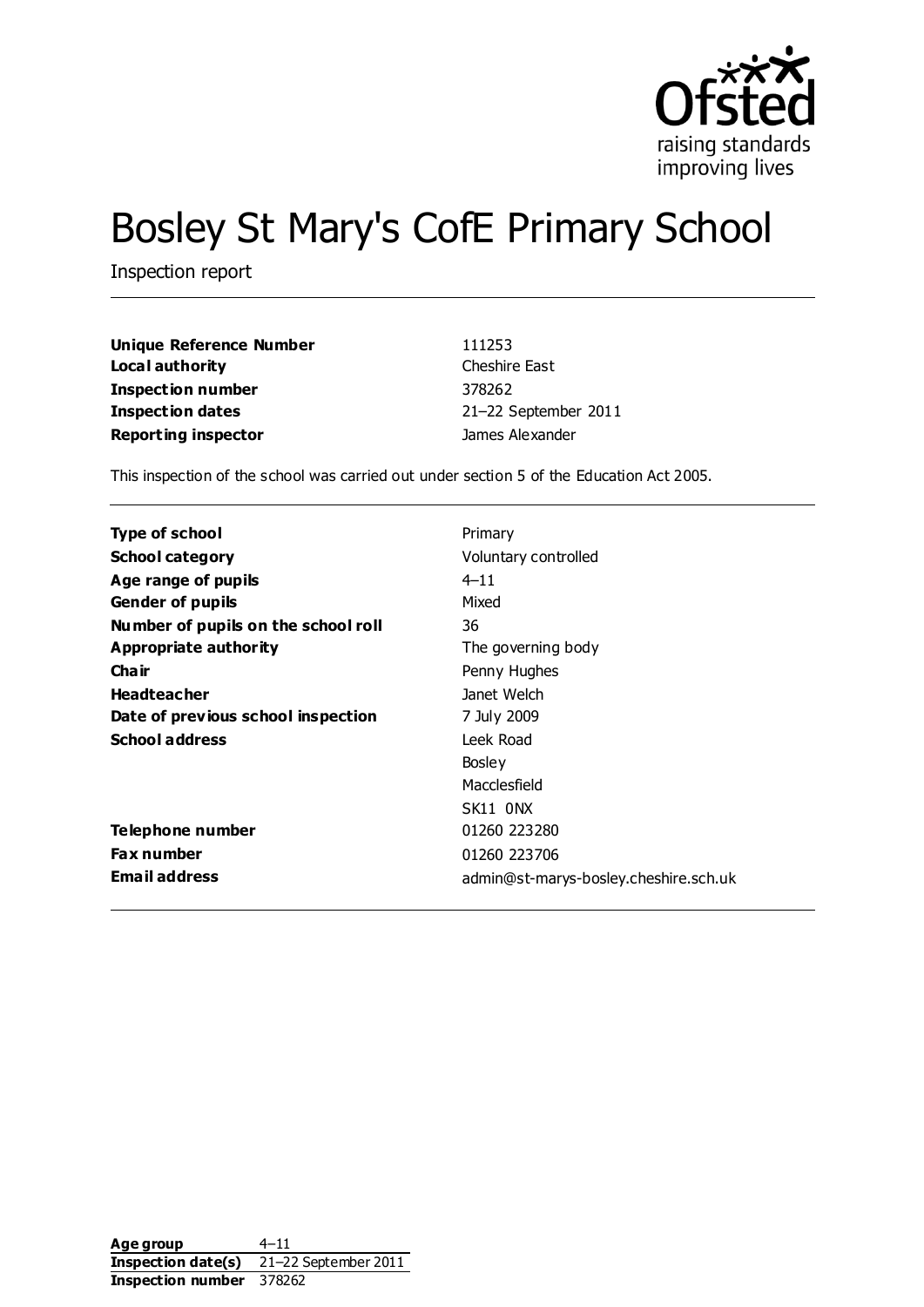The Office for Standards in Education, Children's Services and Skills (Ofsted) regulates and inspects to achieve excellence in the care of children and young people, and in education and skills for learners of all ages. It regulates and inspects childcare and children's social care, and inspects the Children and Family Court Advisory Support Service (Cafcass), schools, colleges, initial teacher training, work-based learning and skills training, adult and community learning, and education and training in prisons and other secure establishments. It rates council children's services, and inspects services for looked after children, safeguarding and child protection.

Further copies of this report are obtainable from the school. Under the Education Act 2005, the school must provide a copy of this report free of charge to certain categories of people. A charge not exceeding the full cost of reproduction may be made for any other copies supplied.

If you would like a copy of this document in a different forma t, such as large print or Braille, please telephone 0300 123 4234, or email [enquiries@ofsted.gov.uk](mailto:enquiries@ofsted.gov.uk)

You may copy all or parts of this document for non-commercial purposes, as long as you give details of the source and date of publication and do not alter the information in any way.

To receive regular email alerts about new publications, including survey reports and school inspection reports, please visit our website and go to 'Subscribe'.

Piccadilly Gate Store Street Manchester M1 2WD

T: 0300 123 4234 Textphone: 0161 618 8524 [enquiries@ofsted.gov.uk](mailto:enquiries@ofsted.gov.uk) [www.ofsted.gov.uk](http://www.ofsted.gov.uk/)



© Crown copyright 2011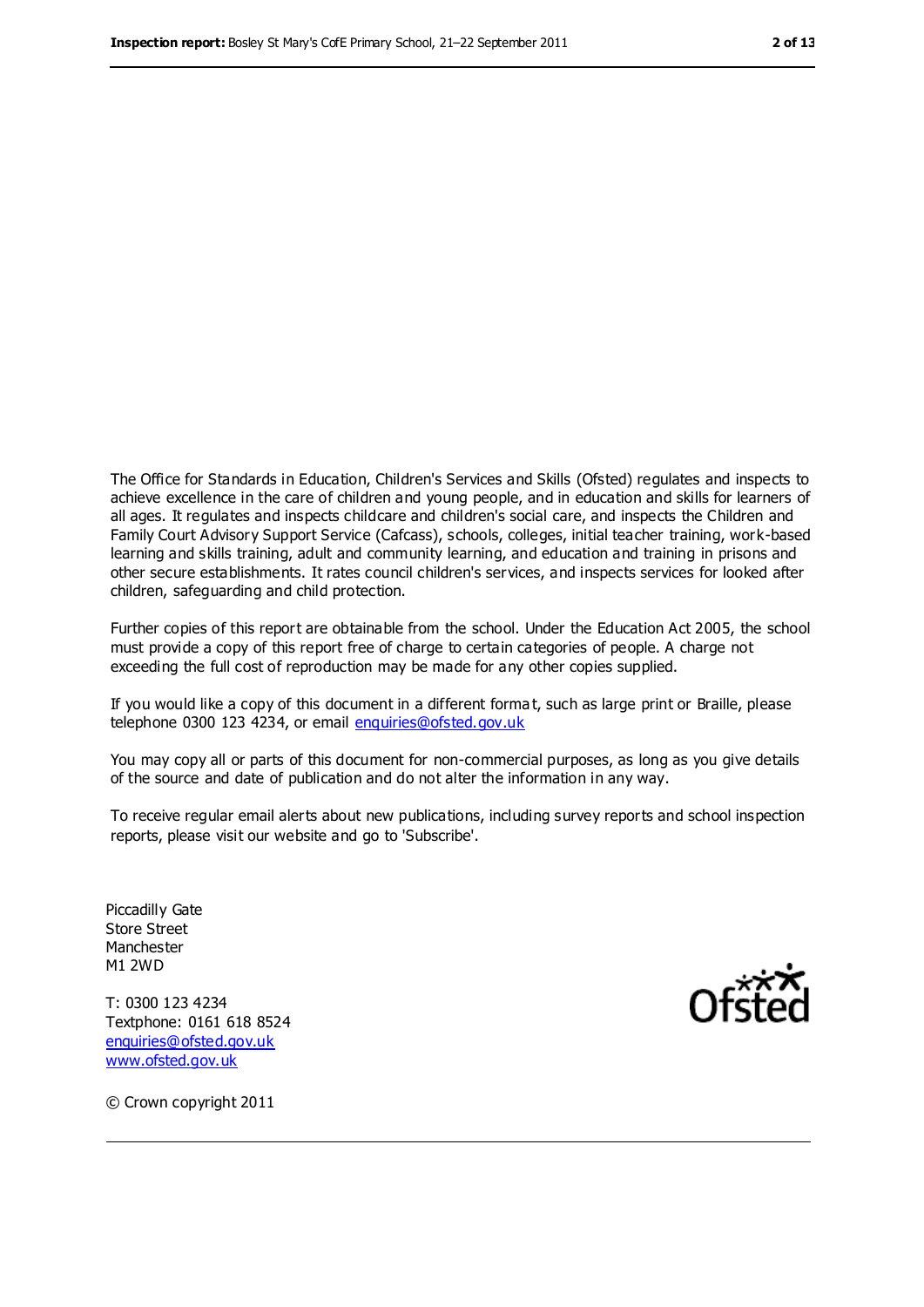# **Introduction**

This inspection was carried out by one additional inspector. The inspector visited seven lessons taught by three teachers. Meetings were held with the Chair of the Governing Body, staff and groups of pupils. The school's work was observed and a range of documentation was scrutinised including policies for health and safety, the school's assessment records, development plans and those relating to safeguarding. The 25 questionnaires returned by parents and carers were also analysed.

The inspector reviewed many aspects of the school's work. He looked in detail at a number of key areas.

- The rigour with which the school tracks the progress and attainment of all pupils.
- The consistency in the quality of teaching across the school, particularly for the current Year 2 pupils.
- $\blacksquare$  How well the curriculum meets the needs of the more-able pupils.
- What the school is doing to ensure pupils' attendance improves.
- The impact of leaders and managers at all levels to raise attainment and accelerate progress, particularly in mathematics.

# **Information about the school**

This is a much smaller than average-sized primary school. The overwhelming majority of pupils come from White British backgrounds and very few are from minority ethnic heritages. The number of pupils known to be eligible for free school meals is low compared with the national average. The proportion of pupils identified as having special educational needs and/or disabilities is below average. The school has a formal partnership with Wincle Church of England Primary School. The school has gained a number of awards including the Inclusion Quality Mark, Healthy Schools status, Silver Eco Schools Award, Active and Sports Mark.

A privately run pre-school is situated within the school grounds. This provision is subject to a separate inspection and a report about its quality can be found on the Ofsted website.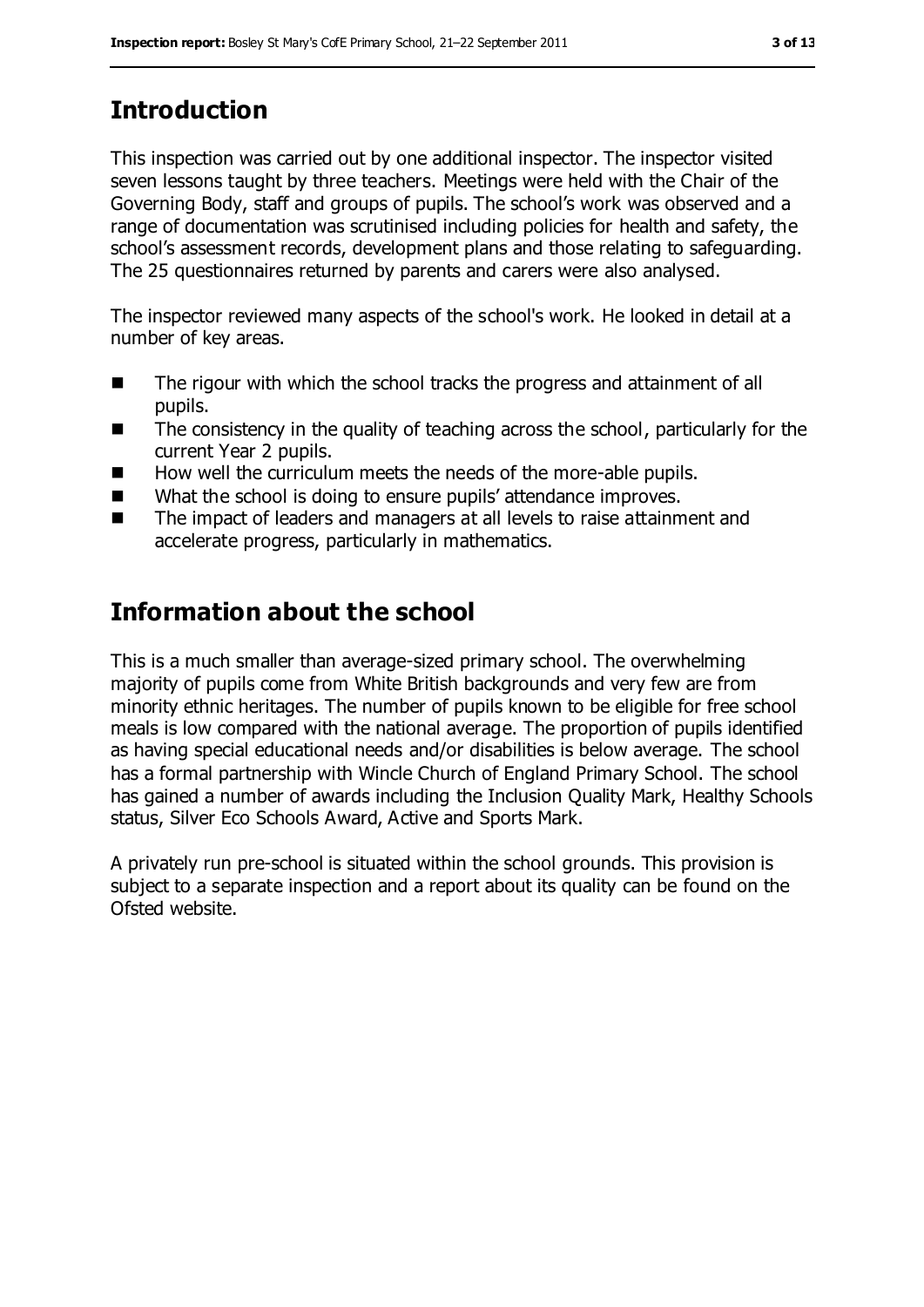**Inspection grades: 1 is outstanding, 2 is good, 3 is satisfactory and 4 is inadequate** Please turn to the glossary for a description of the grades and inspection terms

# **Inspection judgements**

#### **Overall effectiveness: how good is the school?** 2

#### **The school's capacity for sustained improvement** 2

#### **Main findings**

This is a good school which provides well for its pupils. It is a happy school and pupils enjoy coming, which is demonstrated by their above-average and improving attendance. Pupils' behaviour is good and their care for one another is obvious. Pupils are quick to describe the school as 'very friendly' and appreciate that their teachers 'do a lot to make our lessons fun and exciting'.

Most children start school with skills that are in line with those expected for their age, although this can vary considerably from year to year due to the small class sizes. Pupils are helped to make good progress as they more through school, so that, by the time they leave Year 6, overall attainment is generally above average. Progress is stronger and attainment higher, however, in English than in mathematics and fewer pupils gain higher levels for their age in mathematics than they do in English. Pupils with special educational needs and/or disabilities make good progress due to the well-targeted support and the robust monitoring of provision by the headteacher. Learning and progress are good because of the effective teaching and the pupils' own desire to do well. All lessons observed during the inspection were of a good quality and were effectively supported by well-deployed teaching assistants. The quality of marking is good due to both the concerted effort of teachers and also pupils' own wish to improve their work.

With strong leadership and the commitment of the staff, the school is building on the already good curriculum. This is enabling pupils to develop their literacy skills across a range of subjects. However, structured opportunities for pupils to use their mathematical skills across a range of topics are at a much earlier stage of development. Pupils appreciate the many and varied opportunities that enhance the curriculum, including interesting trips and visitors to school.

The headteacher has built a sense of unity and common purpose among all staff. The governing body is committed, knows the school well and provides appropriate challenge. The headteacher has embedded a robust system for tracking the progress pupils make. Leaders have also developed plans for further improvement in school, although these are not always focused sharply enough on measurable outcomes for pupils. The school has a drive and determination to succeed and this, coupled with accurate self-evaluation, provides good capacity for it to improve further.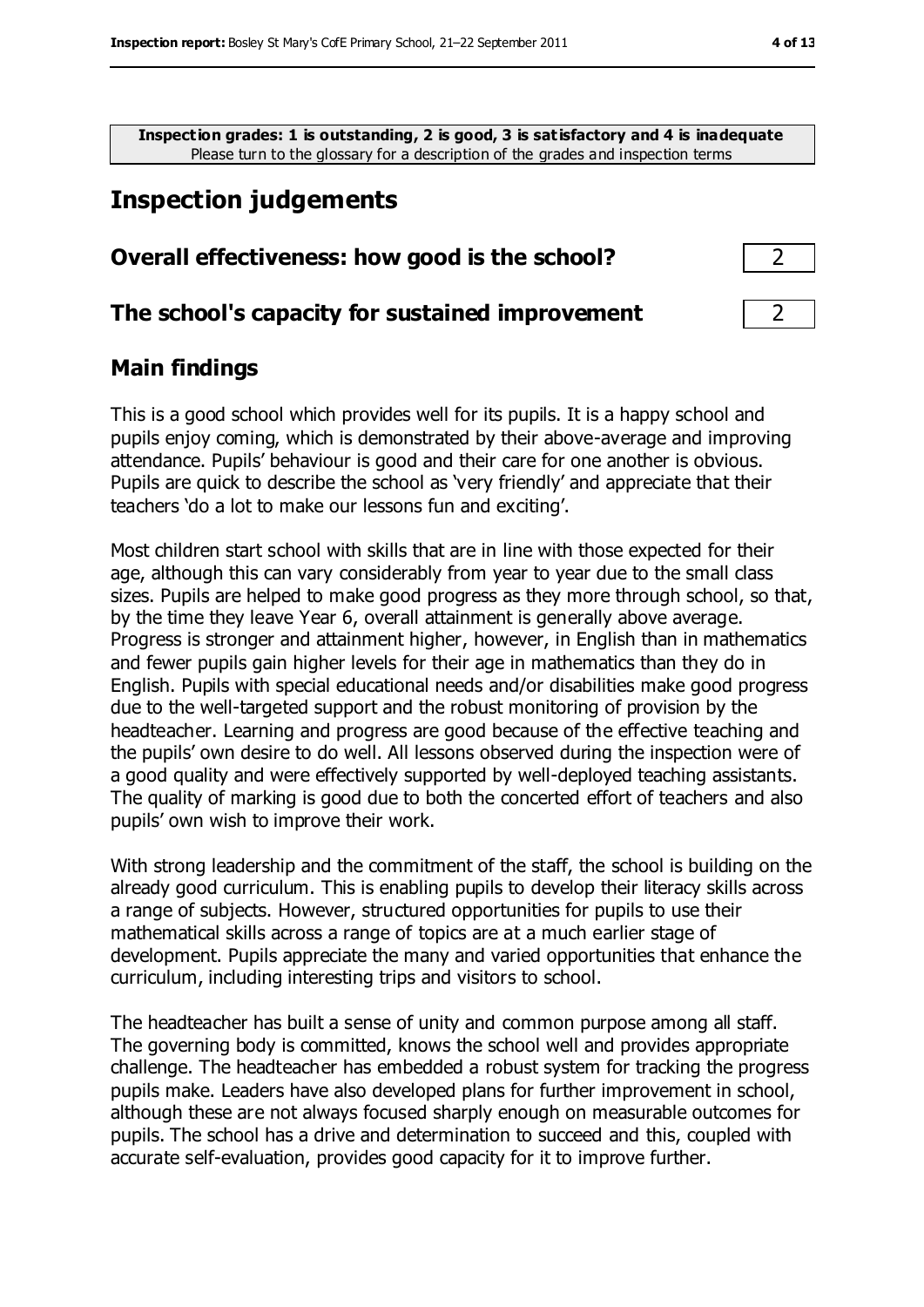## **What does the school need to do to improve further?**

- Raise attainment in mathematics to match attainment in English by:
	- accelerating the progress of the more-able pupils
	- extending and monitoring effective links across the curriculum to develop mathematical skills.
- Ensure that leaders and managers, at all levels, further develop strategic plans that focus on improving outcomes for pupils and identify ways in which these improvements can be measured.

### **Outcomes for individuals and groups of pupils 2**

Pupils enjoy school and are enthusiastic about their learning. Pupils in the Key Stage 2 class, for example, were rising to the challenge in a history lesson, using their literacy skills well to explore the feelings of evacuees in the Second World War. They were motivated to work independently and also in groups, encouraging one another to give of their best. Throughout the school, teachers and pupils use information and communication technology (ICT) well to support both teaching and learning and this is a regular feature in all lessons. Pupils take pride in their work; presentation in their books and work displayed around the school is of a high quality.

Attainment by the end of Year 2 and Year 6 has improved since the last inspection. While this can vary from year to year due to differences in the small cohorts, school data and work seen in lessons and in pupils' books demonstrate the good progress pupils make from their given starting points. Across the school, boys and girls perform equally well. The good support offered to pupils with special educational needs and/or disabilities ensures that they also make similarly good progress as they move through school. Last year, the school identified that some pupils in Year 1 were not making as much progress as expected. As a result, staff have recently implemented some small group activities which are already having a positive impact and speedily helping these pupils make accelerated progress.

Pupils are helped to become confident in their own abilities and, by the time they leave school, they are caring and independent young people, well prepared for the next stage in their education. Behaviour in and around the school is good and pupils are positive ambassadors for their school. The school's concerted effort to improve attendance since the time of the last inspection has been successful and it is now above average. While persistent absence has also been reduced, it remains slightly above the national average.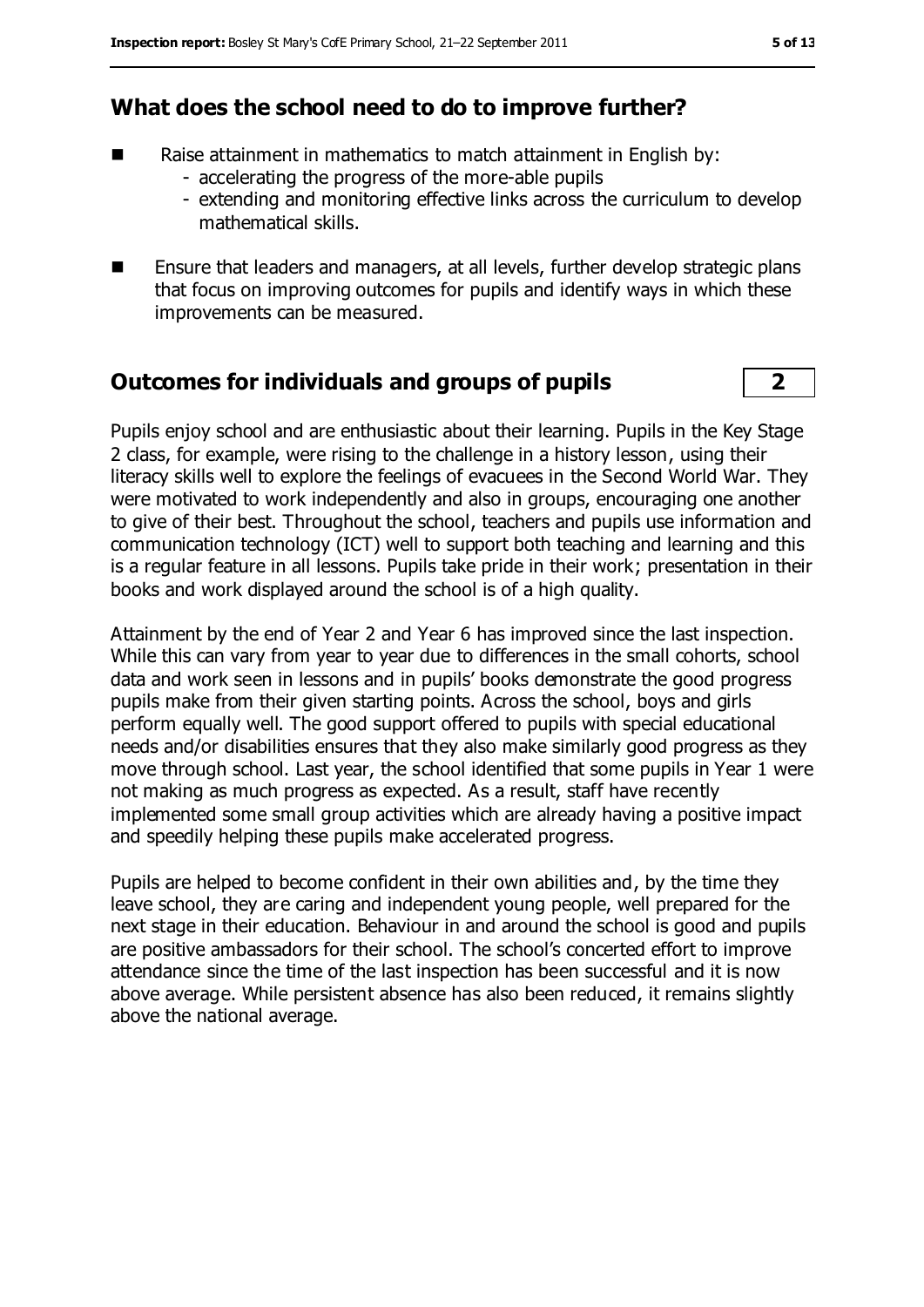These are the grades for pupils' outcomes

| Pupils' achievement and the extent to which they enjoy their learning<br>Taking into account:<br>Pupils' attainment <sup>1</sup><br>The quality of pupils' learning and their progress<br>The quality of learning for pupils with special educational needs and/or<br>disabilities and their progress<br>The extent to which pupils feel safe<br>Pupils' behaviour<br>The extent to which pupils adopt healthy lifestyles |   |
|---------------------------------------------------------------------------------------------------------------------------------------------------------------------------------------------------------------------------------------------------------------------------------------------------------------------------------------------------------------------------------------------------------------------------|---|
|                                                                                                                                                                                                                                                                                                                                                                                                                           |   |
|                                                                                                                                                                                                                                                                                                                                                                                                                           |   |
|                                                                                                                                                                                                                                                                                                                                                                                                                           |   |
|                                                                                                                                                                                                                                                                                                                                                                                                                           |   |
|                                                                                                                                                                                                                                                                                                                                                                                                                           |   |
|                                                                                                                                                                                                                                                                                                                                                                                                                           | 2 |
|                                                                                                                                                                                                                                                                                                                                                                                                                           |   |
|                                                                                                                                                                                                                                                                                                                                                                                                                           |   |
| The extent to which pupils contribute to the school and wider community                                                                                                                                                                                                                                                                                                                                                   |   |
| The extent to which pupils develop [workplace and other skills]/[skills] that                                                                                                                                                                                                                                                                                                                                             |   |
| will contribute to their future economic well-being                                                                                                                                                                                                                                                                                                                                                                       |   |
| Taking into account:                                                                                                                                                                                                                                                                                                                                                                                                      |   |
| Pupils' attendance <sup>1</sup>                                                                                                                                                                                                                                                                                                                                                                                           |   |
| The extent of pupils' spiritual, moral, social and cultural development                                                                                                                                                                                                                                                                                                                                                   |   |

# **How effective is the provision?**

 $\overline{a}$ 

Effective teaching, including the good use of assessment, ensures pupils make good progress in their learning. All lessons observed during the inspection were good and a few were outstanding. Strengths include the warm relationships, brisk pace and high expectations. Pupils' positive behaviour and attitudes to learning contribute effectively to the good progress they make in their lessons. Teachers have a detailed awareness of pupils' different abilities and interests, channelling pupils' enthusiasm very positively. Pupils say that improvements in the quality of marking are 'helping us know exactly what we need to do to improve'. The recently introduced targets are also proving popular and encouraging pupils to focus their efforts in the right direction. Work seen in mathematics books from last year, shows that, occasionally, some of the tasks were not focused sharply enough on the wide range of ages within a class. This meant that, sometimes, pupils were finding work too easy. This was especially the case for the more-able pupils. Opportunities to practice mathematical skills in science, for example, are also sometimes missed. This term the school has introduced specific daily sessions to support Key Stage 2 pupils' mathematical skills. This is at a very early stage of development and it is too soon to judge its full impact on raising overall attainment, but the progress pupils were making during the sessions observed was good.

The creative, skills-based curriculum is meeting the needs and interests of pupils increasingly well and contributing to their enjoyment of school and their progress. The Second World War project, for example, is being enjoyed by all in the Key Stage 2 class and is stimulating many focused learning opportunities across a range of subjects. Pupils are even 'digging for victory' by growing their own vegetables. The school provides a wide range of extra-curricular activities and carefully planned residential trips to cater for a wide range of interests.

The good care, guidance and support contribute effectively to pupils' good personal development and sense of well-being. The school places a strong emphasis on

<sup>&</sup>lt;sup>1</sup>The grades for attainment and attendance are: 1 is high; 2 is above average; 3 is broadly average; and 4 is low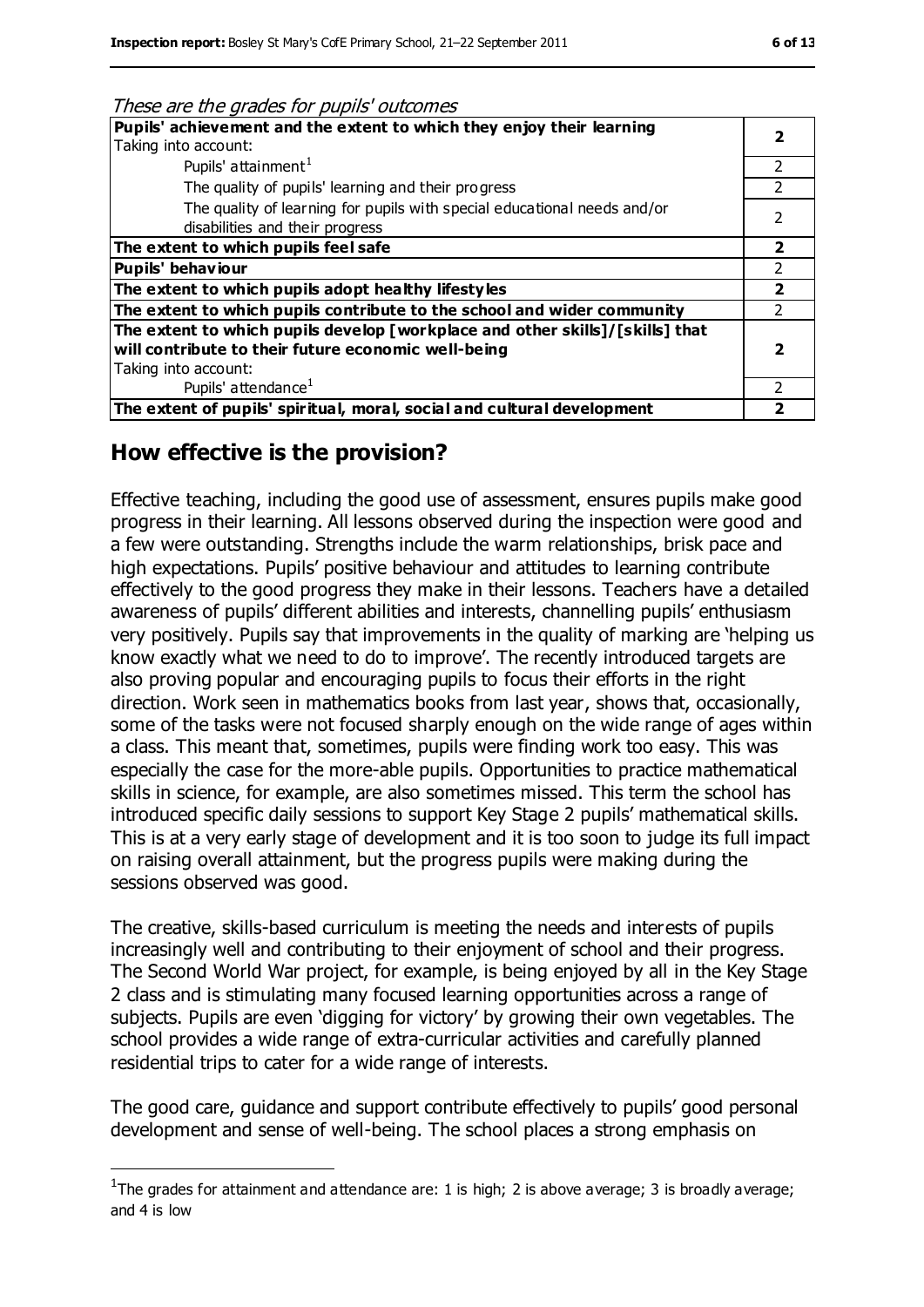providing a warm, welcoming family atmosphere which fosters respect for one another. This permeates all aspects of school life. Pupils whose circumstances make them potentially vulnerable are supported well by individually tailored programmes. The school works well with families to ensure that these pupils do the best they can. Leaders have successfully encouraged the vast majority of pupils to attend well; however, a very small majority continue to be absent for too many days.

These are the grades for the quality of provision

| The quality of teaching                                                  |  |
|--------------------------------------------------------------------------|--|
| Taking into account:                                                     |  |
| The use of assessment to support learning                                |  |
| The extent to which the curriculum meets pupils' needs, including, where |  |
| relevant, through partnerships                                           |  |
| The effectiveness of care, guidance and support                          |  |

## **How effective are leadership and management?**

Since the last inspection, improvements in attendance, provision and attainment have been driven by the good leadership of the headteacher and the commitment of the staff team. Together, they have effectively distributed leadership and management responsibilities so that everyone works to their strengths. The school knows well its own strengths and areas to improve. In a relatively short period of time, leaders have ensured improvements in significant areas and there is a shared determination that this good school becomes even better. The school development plan, based on accurate self-evaluation, identifies the right actions leaders need to take to ensure further improvements. The success criteria, while clear, are not sharply enough focused on measurable outcomes for pupils.

The governing body ensures that statutory requirements are met, including those relating to safeguarding, and that all staff receive high-quality training relating to child protection procedures. The school is inclusive, promoting well equality of opportunity and access to educational entitlement. Since the last inspection, the school has evaluated its provision for community cohesion and recognised that, while there was much strength within the school, more needed to be done to broaden pupils' appreciation of the multi-faith and rich cultural society in which we live, both nationally and globally. Actions were then taken, for example to broaden the residential trips to include visits to Manchester and York.

The overwhelming majority of parents and carers who responded to the questionnaire are very supportive of the school, as summed up in a typical comment: 'We are extremely happy with the quality of teaching, the care, attention and support provided by all staff. Bosley School provides a safe and positive environment for the development and education of our children'.

These are the grades for the leadership and management

| The effectiveness of leadership and management in embedding ambition and |  |
|--------------------------------------------------------------------------|--|
| driving improvement                                                      |  |
| Taking into account:                                                     |  |
| The leadership and management of teaching and learning                   |  |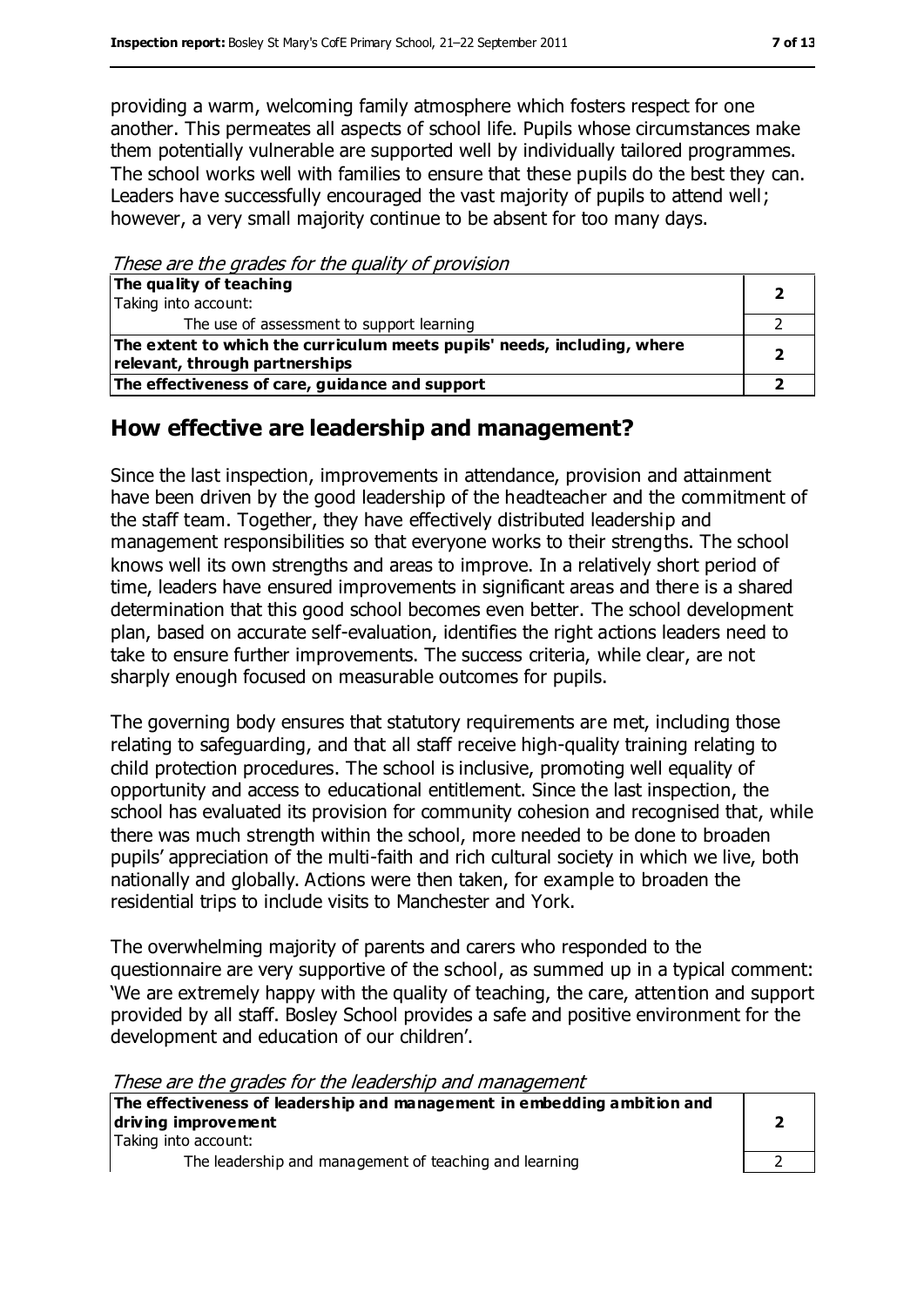| The effectiveness of the governing body in challenging and supporting the<br>school so that weaknesses are tackled decisively and statutory responsibilities<br>met |   |
|---------------------------------------------------------------------------------------------------------------------------------------------------------------------|---|
| The effectiveness of the school's engagement with parents and carers                                                                                                |   |
| The effectiveness of partnerships in promoting learning and well-being                                                                                              | 2 |
| The effectiveness with which the school promotes equality of opportunity and<br>tackles discrimination                                                              |   |
| The effectiveness of safeguarding procedures                                                                                                                        | 2 |
| The effectiveness with which the school promotes community cohesion                                                                                                 | 2 |
| The effectiveness with which the school deploys resources to achieve value for<br>money                                                                             |   |

### **Early Years Foundation Stage**

Children get off to a good start in their Reception year. The provision is well managed and planned to ensure the interests of children are met. The youngest children are introduced to school life thoughtfully and encouraged to quickly become independent learners. Their development is carefully assessed and recorded. Children participate in a range of interesting activities, both those led by adults and those they choose themselves. They listen carefully and enter into conversation about their work confidently. Adults take every opportunity to challenge and extend children's understanding.

The school has recently redeveloped the outdoor provision with a new door to allow for much easier access to this improved area. Although this provision is in a very early stage of development, it is used creatively and is beginning to match the good indoor provision. As a result of this well-organised provision, children make good progress and are well prepared for Year 1. Staff are aware of health and safety issues and daily ongoing risk assessments ensure a safe and caring learning environment for everyone to enjoy.

These are the grades for the Early Years Foundation Stage

| Overall effectiveness of the Early Years Foundation stage                             |  |
|---------------------------------------------------------------------------------------|--|
| Taking into account:                                                                  |  |
| Outcomes for children in the Early Years Foundation Stage                             |  |
| The quality of provision in the Early Years Foundation Stage                          |  |
| The effectiveness of leadership and management in the Early Years Foundation<br>Stage |  |

#### **Views of parents and carers**

An above-average proportion of parents and carers responded to the questionnaire and expressed very positive views about the school. They have much praise for the headteacher and staff. All said their children enjoy school and are kept safe. An overwhelmingly large majority said their children make good progress and teaching in school is good. A very few parents and carers raised individual concerns over specific issues which the inspector investigated thoroughly, maintaining confidentiality where appropriate. The inspection findings are broadly similar to the views expressed by the vast majority of parents and carers.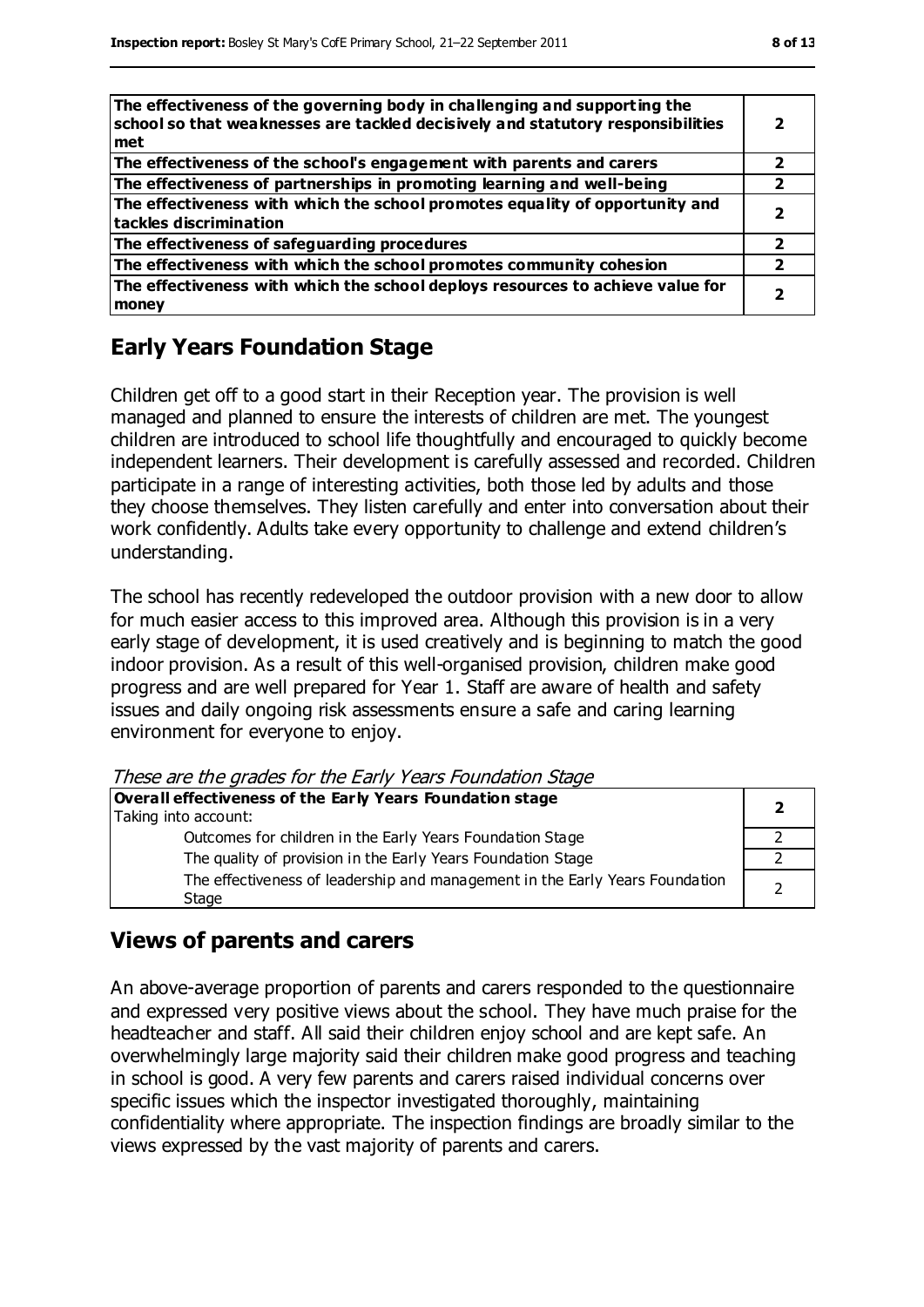# **Responses from parents and carers to Ofsted's questionnaire**

Ofsted invited all the registered parents and carers of pupils registered at Bosley St Mary's CofE Primary School to complete a questionnaire about their views of the school.

In the questionnaire, parents and carers were asked to record how strongly they agreed with 13 statements about the school.

The inspector received 25 completed questionnaires by the end of the on-site inspection. In total, there are 35 pupils registered at the school.

| <b>Statements</b>                                                                                                                                                                                                                                       | <b>Strongly</b><br>agree |               | Agree          |               | <b>Disagree</b> |                | <b>Strongly</b><br>disagree |                |
|---------------------------------------------------------------------------------------------------------------------------------------------------------------------------------------------------------------------------------------------------------|--------------------------|---------------|----------------|---------------|-----------------|----------------|-----------------------------|----------------|
|                                                                                                                                                                                                                                                         | <b>Total</b>             | $\frac{9}{0}$ | <b>Total</b>   | $\frac{0}{0}$ | <b>Total</b>    | $\frac{0}{0}$  | <b>Total</b>                | $\frac{0}{0}$  |
| My child enjoys school                                                                                                                                                                                                                                  | 18                       | 72            | 6              | 24            | $\mathbf{1}$    | $\overline{4}$ | $\mathbf 0$                 | 0              |
| The school keeps my child<br>safe                                                                                                                                                                                                                       | 19                       | 76            | 6              | 24            | 0               | $\mathbf 0$    | $\mathbf 0$                 | 0              |
| The school informs me<br>about my child's progress                                                                                                                                                                                                      | 16                       | 64            | 9              | 36            | 0               | $\mathbf 0$    | $\mathbf 0$                 | 0              |
| My child is making enough<br>progress at this school                                                                                                                                                                                                    | 17                       | 68            | 6              | 24            | $\overline{2}$  | 8              | $\mathbf 0$                 | 0              |
| The teaching is good at<br>this school                                                                                                                                                                                                                  | 17                       | 68            | 8              | 32            | 0               | $\mathbf 0$    | $\mathbf 0$                 | 0              |
| The school helps me to<br>support my child's learning                                                                                                                                                                                                   | 15                       | 60            | 8              | 32            | 0               | 0              | $\mathbf{1}$                | $\overline{4}$ |
| The school helps my child<br>to have a healthy lifestyle                                                                                                                                                                                                | 16                       | 64            | 9              | 36            | 0               | 0              | $\mathbf 0$                 | 0              |
| The school makes sure that<br>my child is well prepared<br>for the future (for example<br>changing year group,<br>changing school, and for<br>children who are finishing<br>school, entering further or<br>higher education, or<br>entering employment) | 17                       | 68            | $\overline{7}$ | 28            | $\mathbf 0$     | 0              | $\mathbf 0$                 | 0              |
| The school meets my<br>child's particular needs                                                                                                                                                                                                         | 15                       | 60            | 8              | 32            | $\overline{2}$  | 8              | $\mathbf{0}$                | 0              |
| The school deals effectively<br>with unacceptable<br>behaviour                                                                                                                                                                                          | 15                       | 60            | 8              | 32            | $\mathbf 0$     | $\mathbf 0$    | $\mathbf{1}$                | $\overline{4}$ |
| The school takes account<br>of my suggestions and<br>concerns                                                                                                                                                                                           | 16                       | 64            | 8              | 32            | 0               | $\mathbf 0$    | 1                           | 4              |
| The school is led and<br>managed effectively                                                                                                                                                                                                            | 18                       | 72            | $\overline{7}$ | 28            | $\mathbf 0$     | 0              | $\mathbf 0$                 | 0              |
| Overall, I am happy with<br>my child's experience at<br>this school                                                                                                                                                                                     | 16                       | 64            | 7              | 28            | $\overline{2}$  | 8              | $\mathbf 0$                 | $\mathbf 0$    |

The table above summarises the responses that parents and carers made to each statement. The percentages indicate the proportion of parents and carers giving that response out of the total number of completed questionnaires. Where one or more parents and carers chose not to answer a particular question, the percentages will not add up to 100%.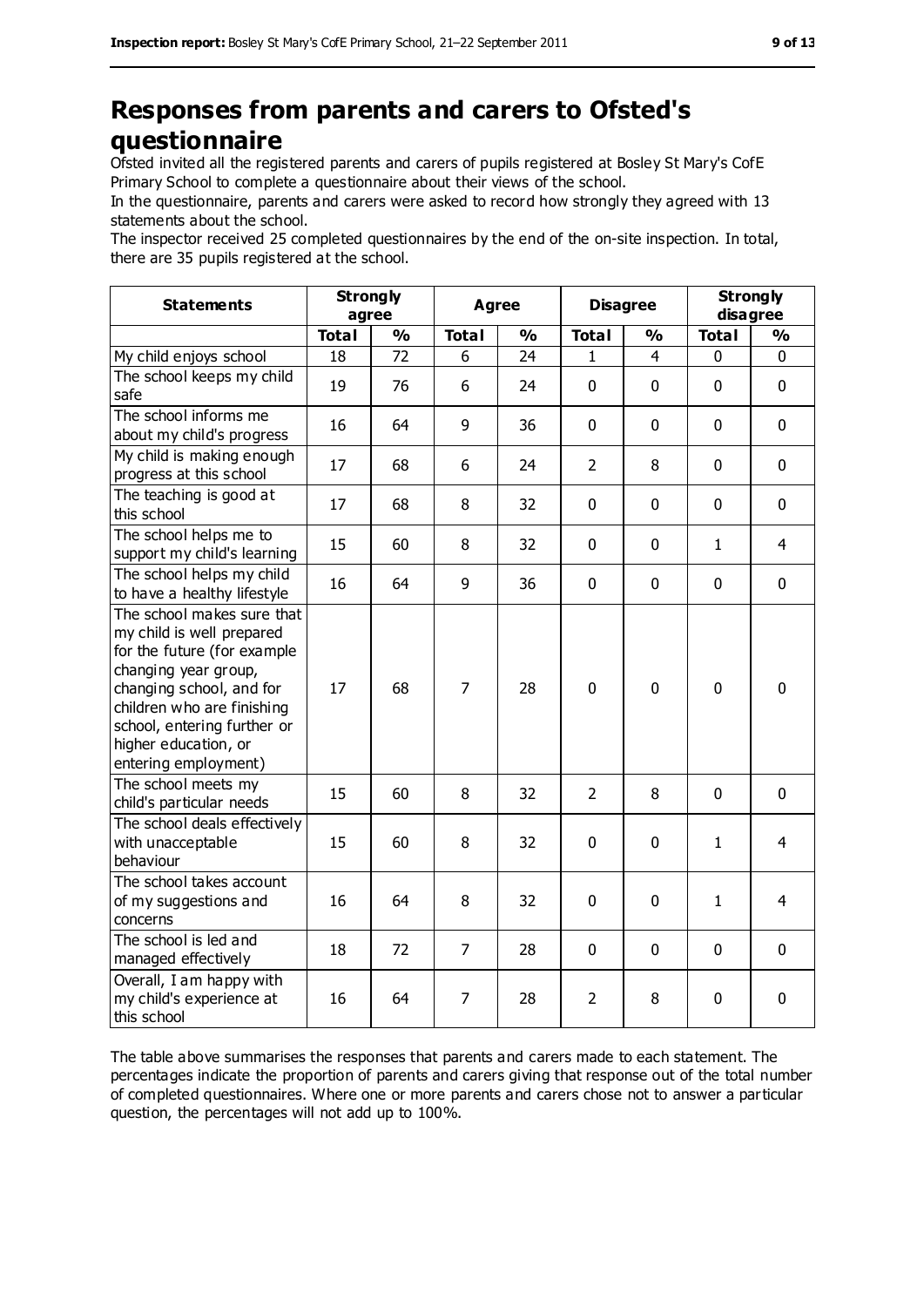# **Glossary**

## **What inspection judgements mean**

| <b>Grade</b> | <b>Judgement</b> | <b>Description</b>                                                                                                                                                                                                               |
|--------------|------------------|----------------------------------------------------------------------------------------------------------------------------------------------------------------------------------------------------------------------------------|
| Grade 1      | Outstanding      | These features are highly effective. An outstanding<br>school provides exceptionally well for all its pupils'<br>needs.                                                                                                          |
| Grade 2      | Good             | These are very positive features of a school. A school<br>that is good is serving its pupils well.                                                                                                                               |
| Grade 3      | Satisfactory     | These features are of reasonable quality. A<br>satisfactory school is providing adequately for its<br>pupils.                                                                                                                    |
| Grade 4      | Inadequate       | These features are not of an acceptable standard. An<br>inadequate school needs to make significant<br>improvement in order to meet the needs of its pupils.<br>Ofsted inspectors will make further visits until it<br>improves. |

#### **Overall effectiveness of schools**

|                          | Overall effectiveness judgement (percentage of schools) |      |                     |                   |
|--------------------------|---------------------------------------------------------|------|---------------------|-------------------|
| <b>Type of</b><br>school | <b>Outstanding</b>                                      | Good | <b>Satisfactory</b> | <b>Inadequate</b> |
| Nursery schools          | 43                                                      | 47   | 10                  |                   |
| Primary schools          | 6                                                       | 46   | 42                  |                   |
| Secondary<br>schools     | 14                                                      | 36   | 41                  | 9                 |
| Sixth forms              | 15                                                      | 42   | 41                  | 3                 |
| Special schools          | 30                                                      | 48   | 19                  |                   |
| Pupil referral<br>units  | 14                                                      | 50   | 31                  | 5                 |
| All schools              | 10                                                      | 44   | 39                  |                   |

New school inspection arrangements were introduced on 1 September 2009. This means that inspectors now make some additional judgements that were not made previously.

The data in the table above is for the period 1 September 2010 to 08 April 2011 and are consistent with the latest published official statistics about maintained school inspection outcomes (see [www.ofsted.gov.uk\)](http://www.ofsted.gov.uk/).

The sample of schools inspected during 2010/11 was not representative of all schools nationally, as weaker schools are inspected more frequently than good or outstanding schools.

Percentages are rounded and do not always add exactly to 100. Sixth form figures reflect the judgements made for the overall effectiveness of the sixth form in secondary schools, special schools and pupil referral units.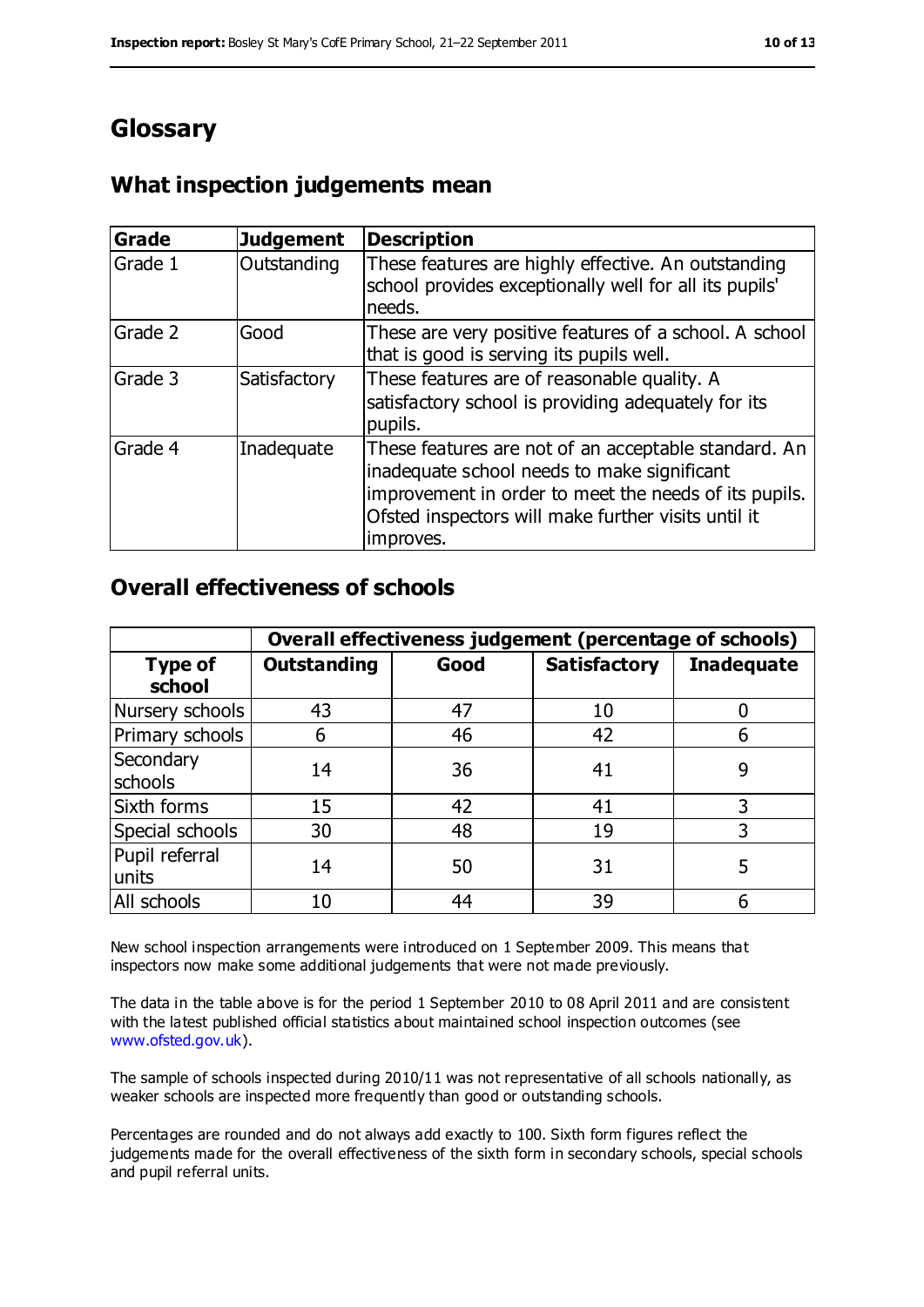# **Common terminology used by inspectors**

| Achievement:                  | the progress and success of a pupil in their<br>learning, development or training.                                                                                                                                                                                                                                                       |  |  |
|-------------------------------|------------------------------------------------------------------------------------------------------------------------------------------------------------------------------------------------------------------------------------------------------------------------------------------------------------------------------------------|--|--|
| Attainment:                   | the standard of the pupils' work shown by test<br>and examination results and in lessons.                                                                                                                                                                                                                                                |  |  |
| Capacity to improve:          | the proven ability of the school to continue<br>improving. Inspectors base this judgement on<br>what the school has accomplished so far and on<br>the quality of its systems to maintain<br>improvement.                                                                                                                                 |  |  |
| Leadership and management:    | the contribution of all the staff with<br>responsibilities, not just the headteacher, to<br>identifying priorities, directing and motivating staff<br>and running the school.                                                                                                                                                            |  |  |
| Learning:                     | how well pupils acquire knowledge, develop their<br>understanding, learn and practise skills and are<br>developing their competence as learners.                                                                                                                                                                                         |  |  |
| <b>Overall effectiveness:</b> | inspectors form a judgement on a school's overall<br>effectiveness based on the findings from their<br>inspection of the school. The following<br>judgements, in particular, influence what the<br>overall effectiveness judgement will be.                                                                                              |  |  |
|                               | The school's capacity for sustained<br>■<br>improvement.<br>Outcomes for individuals and groups of<br>■<br>pupils.<br>$\blacksquare$ The quality of teaching.<br>The extent to which the curriculum meets<br>pupils' needs, including, where relevant,<br>through partnerships.<br>■ The effectiveness of care, guidance and<br>support. |  |  |
| Progress:                     | the rate at which pupils are learning in lessons<br>and over longer periods of time. It is often<br>measured by comparing the pupils' attainment at<br>the end of a key stage with their attainment when<br>they started.                                                                                                                |  |  |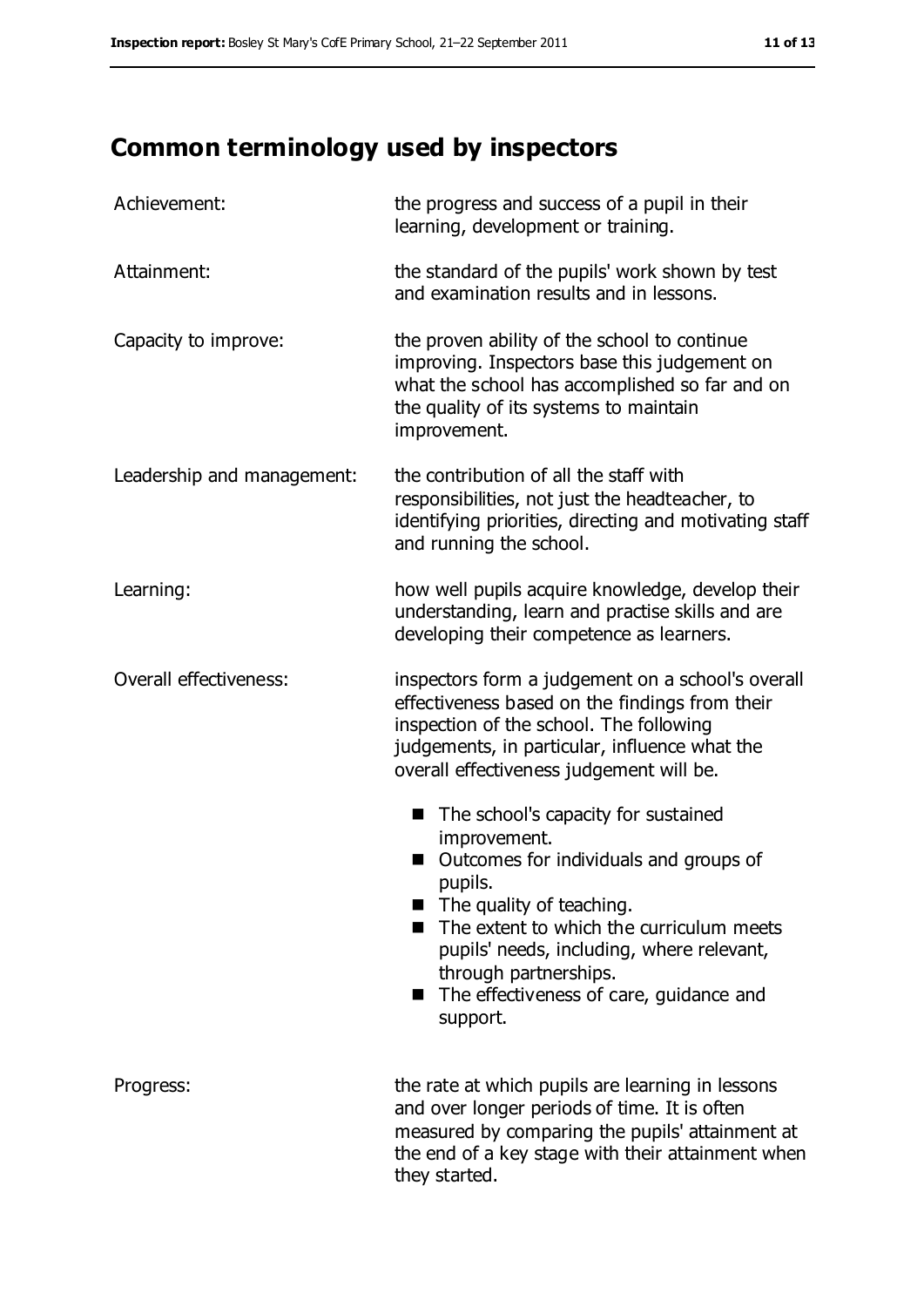**This letter is provided for the school, parents and carers to share with their children. It describes Ofsted's main findings from the inspection of their school.**



Friday 23 September 2011

Dear Pupils

#### **Inspection of Bosley St Mary's CofE Primary School, Macclesfield, SK11 0NX**

Thank you for the warm welcome I received when I inspected your school recently. Bosley St Mary's CofE Primary is a good school. You are well cared for and provided with a wide variety of opportunities to enjoy. The teaching is good and you make good progress in your lessons. As a result, your attainment has improved in recent years. By the end of Year 6 it is now above average, although higher in English than in mathematics. I have asked the school to help you to reach even higher levels of attainment in mathematics and to provide increased challenge for those of you who are capable of more. I know you all enjoy the many topics you do and was really interested to see how pupils in Class 2 were enjoying finding out about the Second World War. These topics are really helping to develop your writing skills. I have asked the school to find ways to ensure these topics also develop your mathematical skills.

I was impressed with your behaviour and enjoyment in lessons. You care for one another and have respect for peoples' views that might be different from your own. Your attendance has improved and is now above average. Well done! You are all obviously enjoying what this good school has to offer. Those of you that talked with me spoke very highly of your headteacher. She has made a significant difference in improving your school and has carefully thought through plans to help it get even better. I have asked that some of these plans now focus even more sharply on measuring the progress you make.

Thank you for completing the questionnaires and taking time to talk to me. Your contribution to the inspection was extremely helpful.

Yours sincerely

James Alexander Lead Inspector